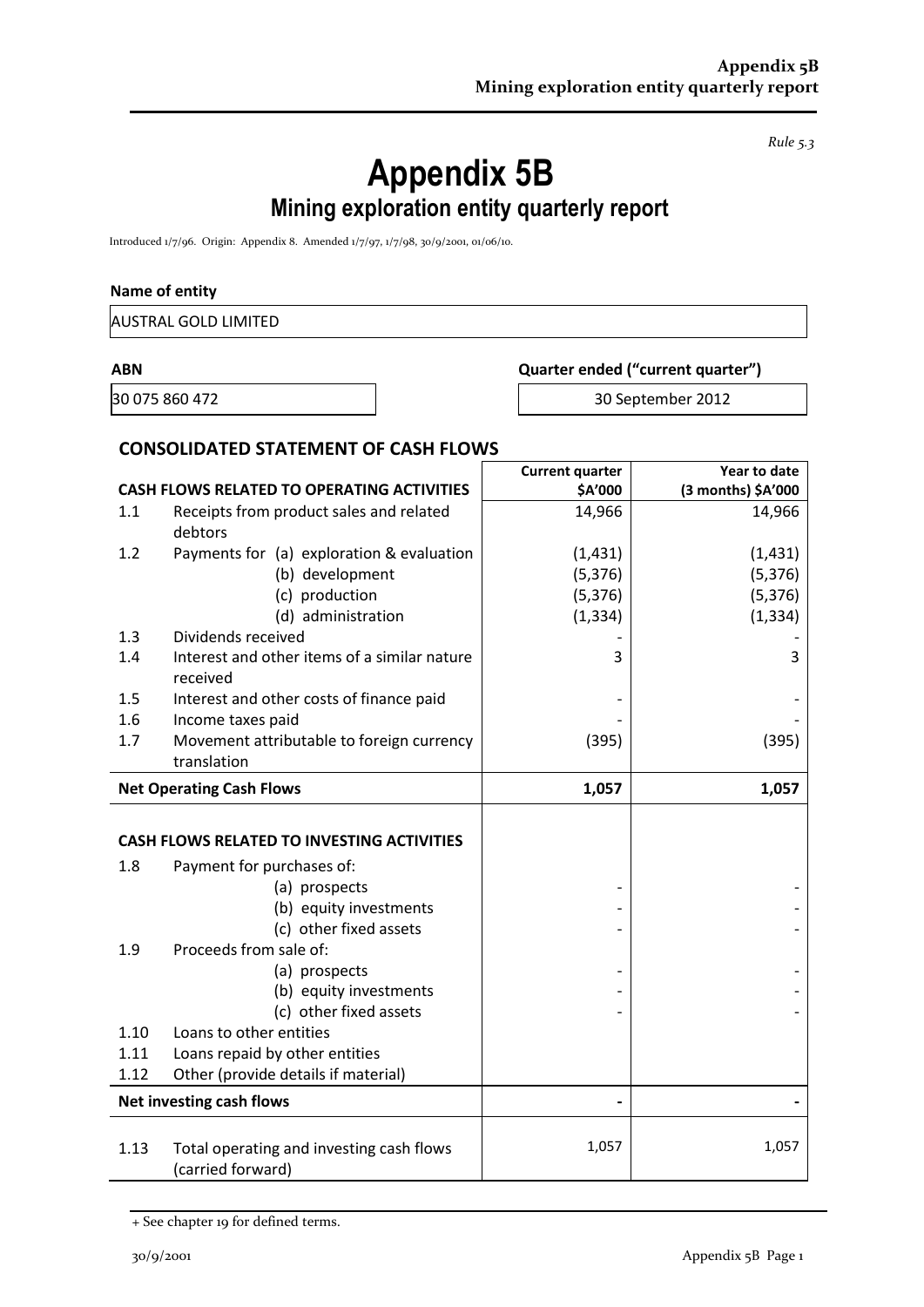| 1.13                                                                                                          | Total operating and investing cash flows<br>(brought forward) | 1,057 | 1,057 |
|---------------------------------------------------------------------------------------------------------------|---------------------------------------------------------------|-------|-------|
| <b>CASH FLOWS RELATED TO FINANCING ACTIVITIES</b><br>Proceeds from issues of shares, options,<br>1.14<br>etc. |                                                               |       |       |
| 1.15                                                                                                          | Proceeds from sale of forfeited shares                        |       |       |
| 1.16                                                                                                          | Proceeds from borrowings                                      |       |       |
| 1.17                                                                                                          | Repayment of borrowings                                       |       |       |
| 1.18                                                                                                          | Dividends paid                                                |       |       |
| 1.19                                                                                                          | Other (provide details if material)                           |       |       |
| Net financing cash flows                                                                                      |                                                               |       |       |
|                                                                                                               |                                                               |       |       |
| NET INCREASE (DECREASE) IN CASH HELD                                                                          |                                                               | 1,057 | 1,057 |
| 1.20                                                                                                          | Cash at beginning of quarter/year                             | 470   | 470   |
| 1.21                                                                                                          | Exchange rate adjustments to item 1.20                        | (10)  | (10)  |
| 1.22 Cash at end of quarter                                                                                   |                                                               | 1,517 | 1,517 |

#### **PAYMENTS TO DIRECTORS OF THE ENTITY AND ASSOCIATES OF THE DIRECTORS PAYMENTS TO RELATED ENTITIES OF THE ENTITY AND ASSOCIATES OF THE RELATED ENTITIES**

|      |                                                                  | <b>Current quarter</b><br><b>SA'000</b> |
|------|------------------------------------------------------------------|-----------------------------------------|
| 1.23 | Aggregate amount of payments to the parties included in item 1.2 | 106                                     |
| 1.24 | Aggregate amount of loans to the parties included in item 1.10   |                                         |
| 1.25 | Explanation necessary for an understanding of the transactions   |                                         |

### **NON-CASH FINANCING AND INVESTING ACTIVITIES**

2.1 Details of financing and investing transactions which have had a material effect on consolidated assets and liabilities but did not involve cash flows

#### 2.2 Details of outlays made by other entities to establish or increase their share in projects in which the reporting entity has an interest

<sup>+</sup> See chapter 19 for defined terms.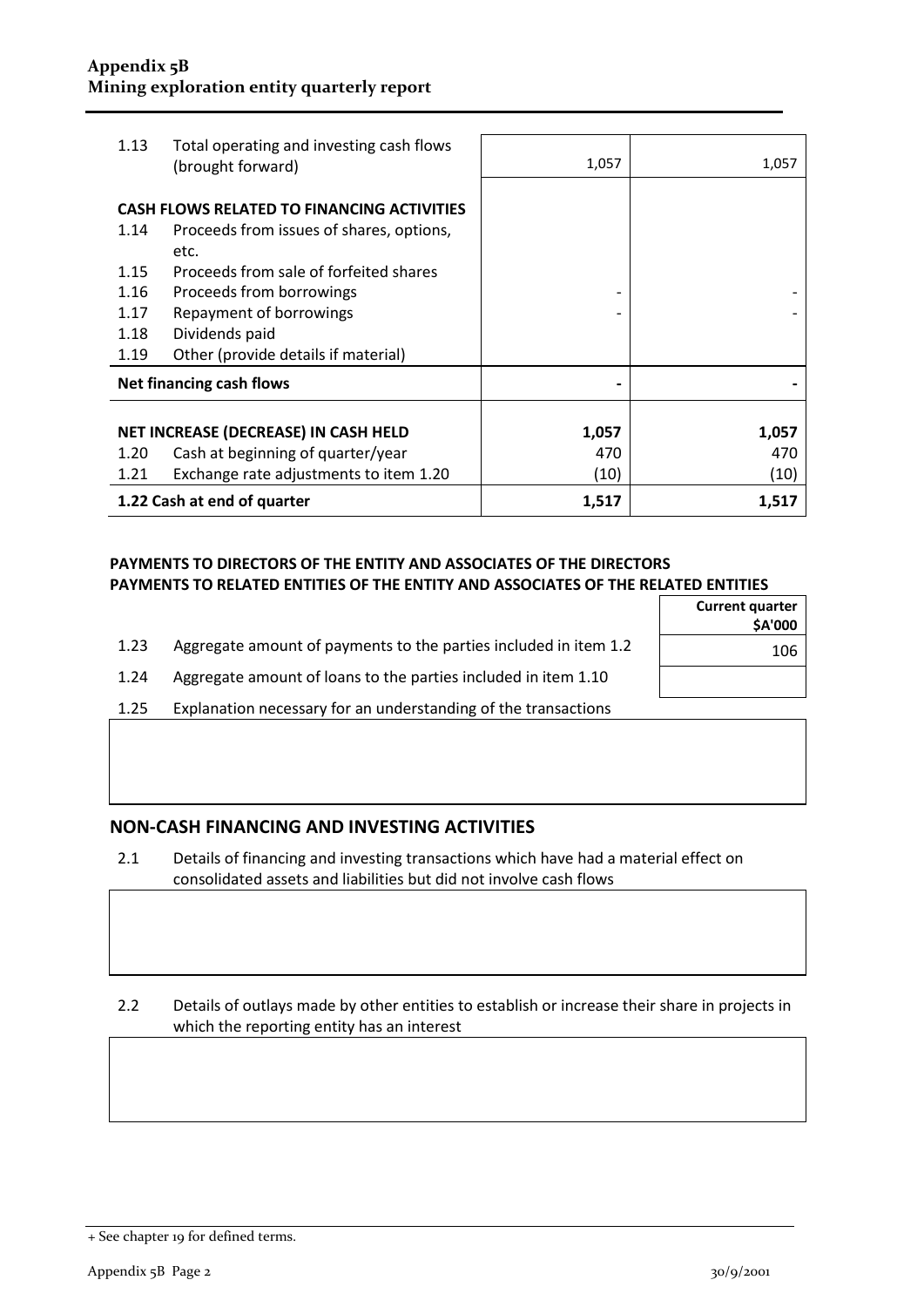# **FINANCING FACILITIES AVAILABLE**

*Add notes as necessary for an understanding of the position.*

- 3.1 Loan facilities (USD 59 million facility)
- 3.2 Credit standby arrangements

| <b>Amount available</b><br>\$A'000 | <b>Amount used</b><br>\$A'000 |
|------------------------------------|-------------------------------|
| 9,588                              | 47,269                        |
|                                    |                               |

 $\mathsf{r}$ 

 $\overline{\phantom{a}}$ 

#### **ESTIMATED CASH OUTFLOWS FOR NEXT QUARTER**

| <b>Total</b> |                            | 12,575  |
|--------------|----------------------------|---------|
| 4.4          | Administration             | 1,000   |
| 4.3          | Production                 | 3,156   |
| 4.2          | Development                | 6,354   |
| 4.1          | Exploration and evaluation | 2,065   |
|              |                            | \$A'000 |

#### **RECONCILIATION OF CASH**

| Reconciliation of cash at the end of the quarter<br>(as shown in the consolidated statement of cash flows)<br>to the related items in the accounts is as follows. |                          | <b>Current quarter</b><br>\$A'000 | <b>Previous quarter</b><br>\$A'000 |
|-------------------------------------------------------------------------------------------------------------------------------------------------------------------|--------------------------|-----------------------------------|------------------------------------|
| 5.1                                                                                                                                                               | Cash on hand and at bank | 1,517                             | 514                                |
| 5.2                                                                                                                                                               | Deposits at call         |                                   |                                    |
| 5.3                                                                                                                                                               | Bank overdraft           |                                   | (44)                               |
| 5.4                                                                                                                                                               | Other (provide details)  |                                   |                                    |
| Total: cash at end of quarter (item 1.22)                                                                                                                         |                          | 1,517                             | 470                                |

#### **CHANGES IN INTERESTS IN MINING TENEMENTS**

|     |                                                                     | <b>Tenement</b><br>reference | Nature of<br>interest<br>(note (2)) | Interest at<br>beginning of<br>quarter | Interest at<br>end of<br>quarter |
|-----|---------------------------------------------------------------------|------------------------------|-------------------------------------|----------------------------------------|----------------------------------|
| 6.1 | Interests in mining tenements<br>relinquished, reduced or<br>lapsed |                              |                                     |                                        |                                  |
| 6.2 | Interests in mining tenements<br>acquired or increased              |                              |                                     |                                        |                                  |

<sup>+</sup> See chapter 19 for defined terms.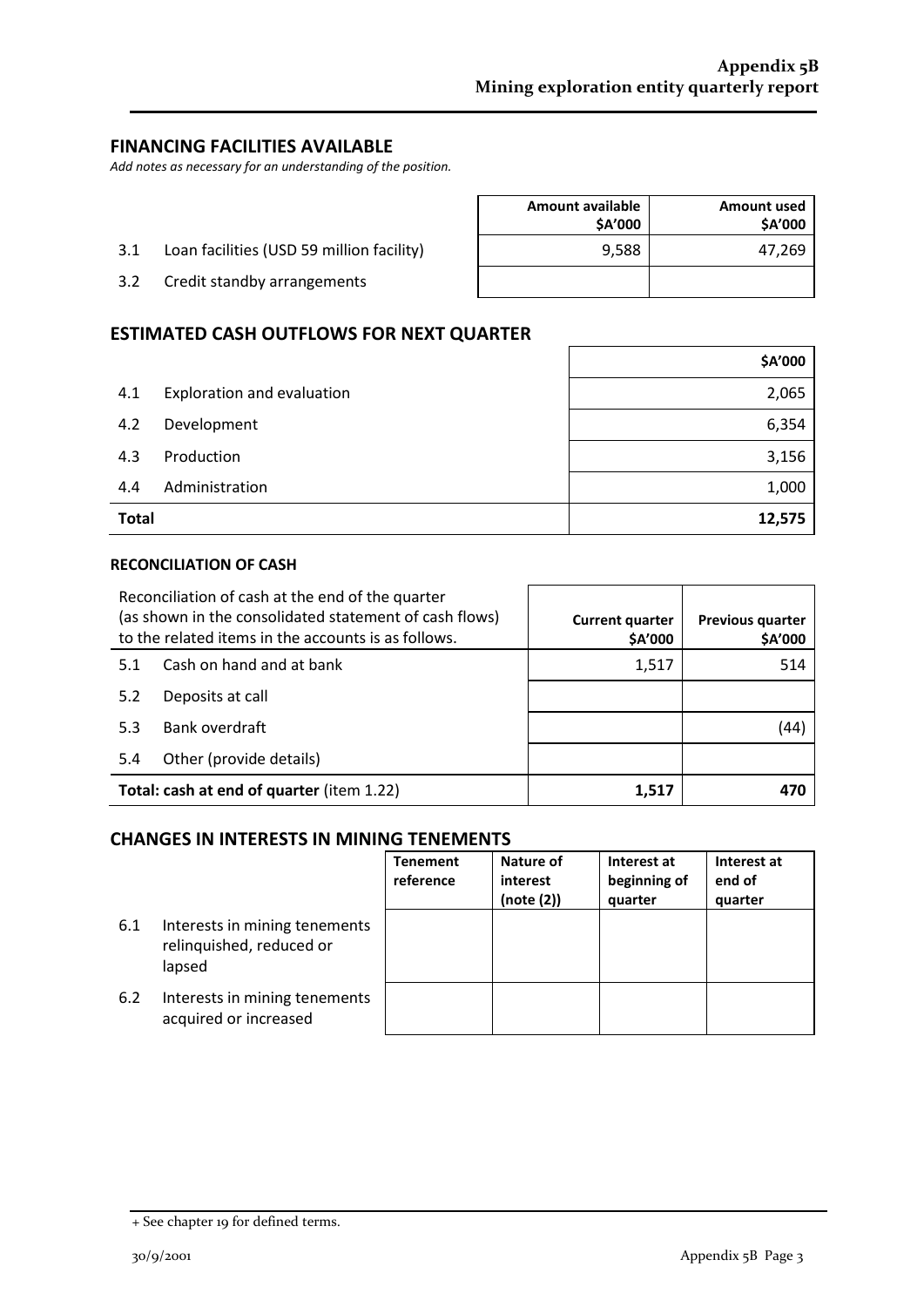# **ISSUED AND QUOTED SECURITIES AT END OF CURRENT QUARTER**

*Description includes rate of interest and any redemption or conversion rights together with prices and dates.*

|      |                                                                                                                               |              |               | <b>Issue price</b> | Amount paid up |
|------|-------------------------------------------------------------------------------------------------------------------------------|--------------|---------------|--------------------|----------------|
|      |                                                                                                                               |              |               | per security       | per security   |
|      |                                                                                                                               | <b>Total</b> | <b>Number</b> | (see note 3)       | (see note 3)   |
|      |                                                                                                                               | number       | quoted        | (cents)            | (cents)        |
| 7.1  | <b>Preference +securities</b>                                                                                                 |              |               |                    |                |
| 7.2  | Changes during quarter<br>(a) Increases through issues<br>(b) Decreases through returns of<br>capital, buy-backs, redemptions |              |               |                    |                |
| 7.3  | <sup>+</sup> Ordinary securities                                                                                              | 169,139,739  | 169,139,739   |                    |                |
| 7.4  | Changes during quarter<br>(a) Increases through issues<br>(b) Decreases through returns of<br>capital, buy-backs              |              |               |                    |                |
| 7.5  | <sup>+</sup> Convertible debt securities<br>(description)                                                                     |              |               |                    |                |
| 7.6  | Changes during quarter<br>(a) Increases through issues<br>(b) Decreases through securities<br>matured, converted              |              |               |                    |                |
| 7.7  | Options (description and<br>conversion factor)                                                                                | 1:1 options  |               | Exercise price     | Expiry date    |
|      |                                                                                                                               | 140,949      | 140,949       | \$0.30             | 15 Nov 2016    |
| 7.8  | Issued during quarter                                                                                                         | 140,949      | 140,949       | \$0.30             | 15 Nov 2016    |
| 7.9  | <b>Exercised during quarter</b>                                                                                               |              |               |                    |                |
| 7.10 | Expired during quarter                                                                                                        |              |               |                    |                |
| 7.11 | <b>Debentures</b><br>(totals only)                                                                                            |              |               |                    |                |
| 7.12 | Unsecured notes (totals only)                                                                                                 |              |               |                    |                |

#### **COMPLIANCE STATEMENT**

- 1 This statement has been prepared under accounting policies which comply with accounting standards as defined in the Corporations Act or other standards acceptable to ASX (see note 4).
- 2 This statement does give a true and fair view of the matters disclosed.

(Director/Company secretary)

Sign here: Date: 31 October 2012

Print name: Catherine Lloyd

+ See chapter 19 for defined terms.